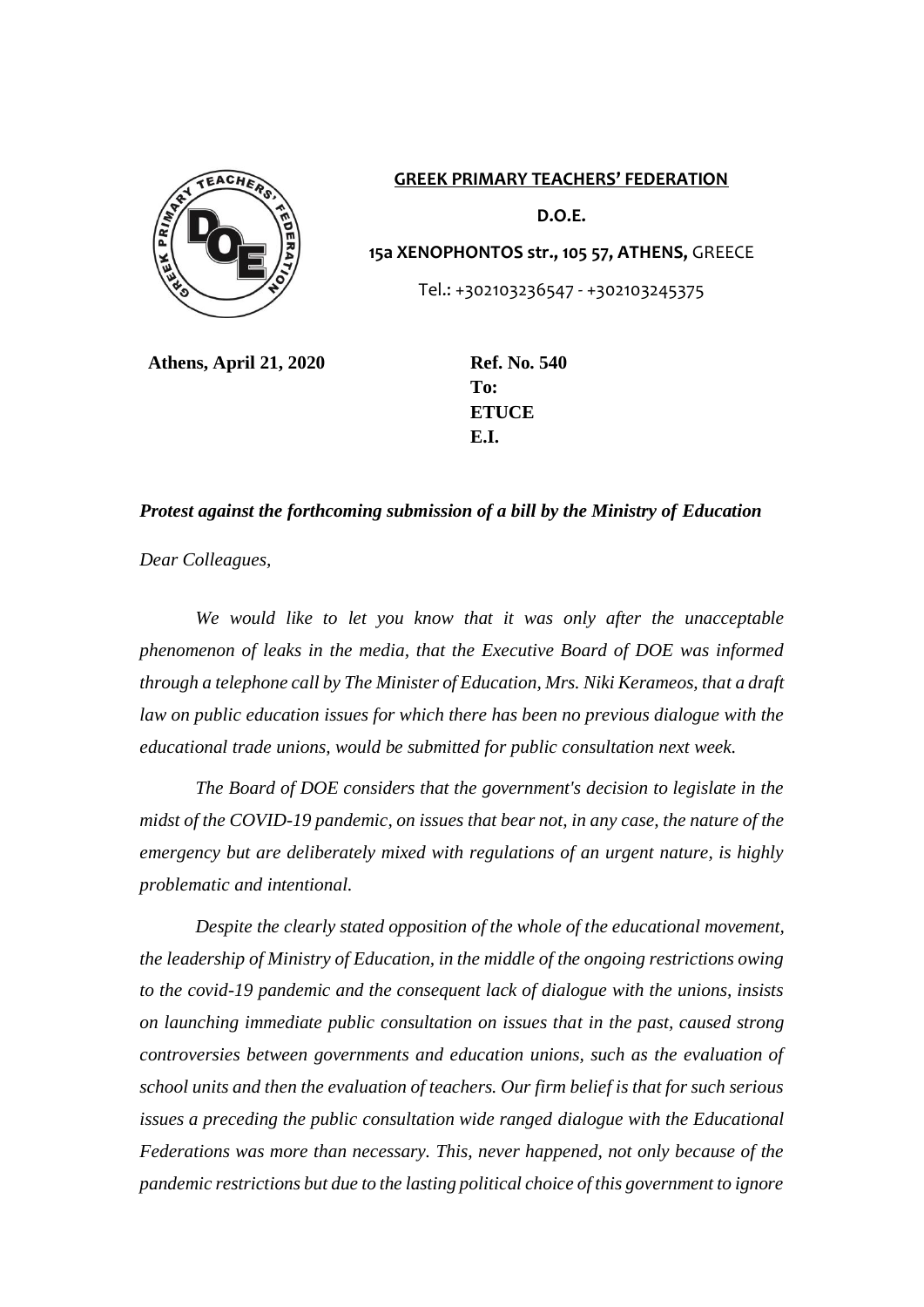*the dialogue with the social partners before proceeding to the next steps of a legislation!*

*Greek teachers have fought hard in the very recent past and thwarted governments' efforts to impose evaluation systems that categorized school units, contained punitive provisions and even paved the way for the dismissal of teachers, and also would likely privatize certain aspects of the public school.*

*The public announcement-consultation and then the legislation on this issue alongside other crucial but not necessarily urgent ones that require the prior consent of the trade unions, meaning substantial dialogue before made public, reveals the intention of the current government to legislate against the stands of the educational movement by taking advantage of the restrictions imposed by the pandemic.*

*At this juncture of pandemic, Greek primary school teachers give a titanic fight to keep students in touch with learning through live distance education, although there is no practical support from the government, that is state funding of the public education and support of especially the financially weakest families who do not have the necessary means to meet their children's needs, like computer and internet connection in order to attend the distance education. Teachers have exceeded their limits and as individuals they also face all the problems that the society, as a whole, experiences. The real need for the teachers is much more than the communicative statements of recognition of their work by the government. In fact, what is needed is practical support, encouragement and trust.*

*The start, at this juncture, of the legislative process, which certainly will generate tough ideological controversies and create various tensions and phobic phenomena among the teachers, is not only untimely but also potentially endangers the unprecedented in the educational history of the country, and under difficult conditions to a significant degree already constructed, substantial relationship of communication and trust among students, teachers, and families.*

*The issue, especially, of the evaluation of school units and / or teachers is not the most important for the time being and requires clear-headed approaches under normal circumstances, and not under extraordinary ones. We have expressed our concerns to the political leadership of the Ministry of Education, as well as in public, without receiving so far, a positive response from the Ministry.*